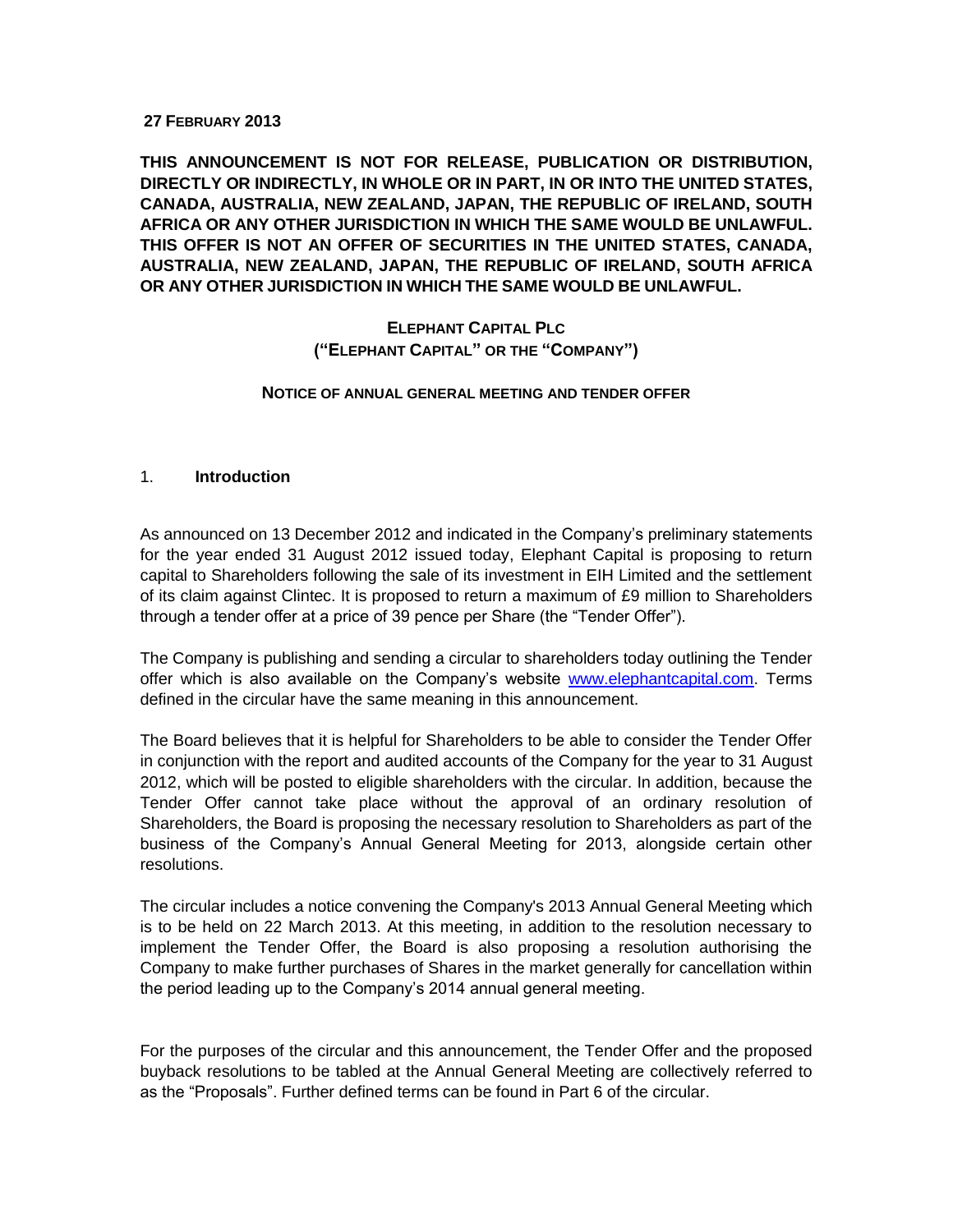#### 2. **Background to the Proposals**

In May 2011, in response to the market price of the Company's Shares being at a significant discount to their net asset value and to the illiquid market in the Shares, the Board proposed that the Company would not make further investments but would focus on realising the Company's existing investment portfolio and, subject to the Company's working capital requirements, returning realised capital to Shareholders. In order to do this, the Board proposed a tender offer to qualifying Shareholders to be conducted in the summer of 2011 and sought Shareholder approval to amend the Company's investment policy accordingly. The resolutions were passed at extraordinary general meetings of Shareholders and warrantholders (whose warrants have since been cancelled) in June 2011. To date, £791,206 has been returned to Shareholders by way of the tender offer and subsequent buybacks permitted under a general authority permitting further market purchases (which was originally granted at the June 2011 extraordinary general meeting and was subsequently renewed at the Company's annual general meeting on 23 March 2012). In addition, to give the Company sufficient distributable reserves for the tender offer, the Company obtained the approval of Shareholders and the sanction of the Isle of Man courts to a reduction by £27,000,000 of the total £47,752,000 standing to the credit of the Company's Share Premium Amount and a reclassification of that amount as a distributable capital reserve of the Company (a "Distributable Capital Reserve").

The Board is of the view that it is now appropriate to conduct the new Tender Offer because the Company has recently realised its investment in EIH Limited and agreed a settlement in respect of its investment in Clintec.

The Board believes that the Tender Offer will provide Shareholders with an opportunity to partially exit from what has been an illiquid investment at a price which is significantly in excess of the current market price of 31.75 pence as at 25 February 2013. The price of the proposed Tender Offer of 39 pence per Share is below the published net asset value per Share at 31 August 2012 of 44 pence per Share and has been calculated to reflect an estimated approximate unaudited net asset value at 31 January 2013 after (inter alia) adjusting all movements in the valuation of listed investments (including a provision to reflect lack of liquidity), operating expenses since 31 August 2012 and the costs of this proposed Tender Offer. Unlisted investments have not been formally revalued. Instead, the Manager's estimate of impairment to the value of unlisted investments since 31 August 2012 has been taken into account in calculating the Tender Price of 39 pence per Share.

At 31 January 2013 the Company had approximately £11 million in cash resources. The maximum amount being returned in the proposed Tender Offer is £9 million leaving approximately £2 million to cover operating costs of the Company and to allow for the possibility of protective follow-on investments in the Company's existing portfolio.

In addition, following the Tender Offer, in line with its proposed focus for the Company the Board believes that it would benefit the Company to be able to make further market purchases of Shares from time to time from its Distributable Capital Reserve. As such, Shareholders are being asked to pass a resolution giving the Company this power (the "General Buyback Resolution"). Full details of the General Buyback Resolution are set out in the Notice of Annual General Meeting in Part 5 of the circular. Further returns of capital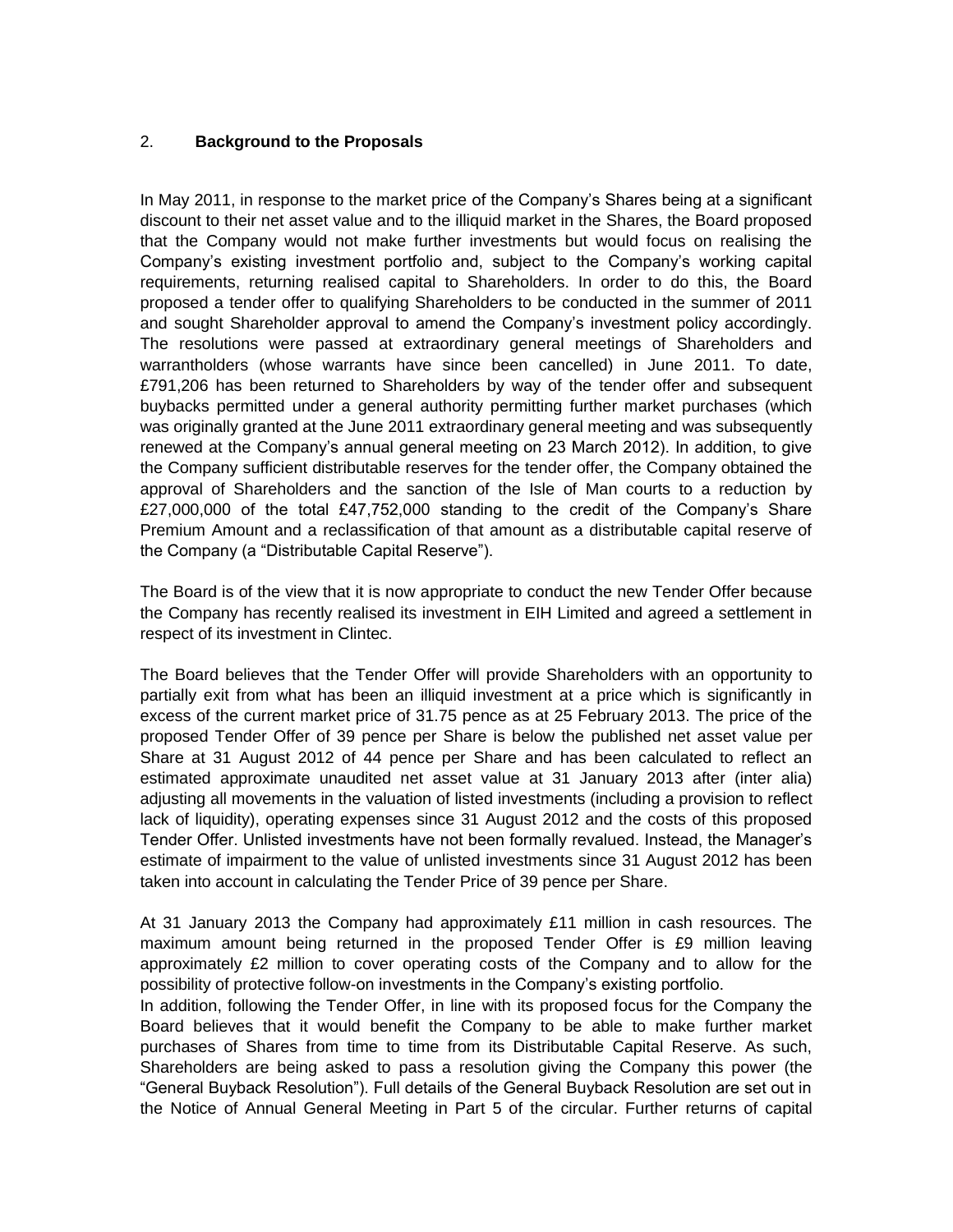(either under the power granted by the General Buyback Resolution, if passed, or through further tender offers) will be made when other realisations of investments are achieved, though given the illiquidity of the Company's listed portfolio and the fact that the remaining unlisted portfolio could take some time to realise, any meaningful further return of cash is very unlikely in the short term.

As described further below, the Tender Offer is subject to a number of conditions.

Following the completion of the Tender Offer and approval of the General Buyback Resolution (if the Tender Conditions are satisfied and the Proposals are approved), the Board will continue to review the current strategy of seeking to return capital to Shareholders on an ongoing basis.

# 3. **Details of the Proposals**

## 3.1 **The Tender Offer**

The Tender Offer is available to those Qualifying Shareholders on the register of members of the Company at 6.00 p.m. on the Tender Offer Record Date (26 February 2013) and on the Tender Offer Closing Date (20 March 2013) and is only made in respect of the number of Shares registered continuously in those Shareholders' names on those dates. If a Qualifying Shareholder acquires additional Shares after the Tender Offer Record Date, any such Shares so acquired are not eligible for inclusion under the Tender Offer.

Shareholders are invited to tender any or all of their Shares for purchase by the Company at the tender price of 39 pence per Share (the "Tender Price") and:

- all Shares under the Tender Offer will be purchased at the Tender Price;
- the maximum number of Shares that may be purchased is 23,076,923 (the "Tender Offer Limit"); and
- offers may be scaled back pro rata to the respective numbers of Shares tendered if the number of Shares tendered for purchase exceeds the Tender Offer Limit.

Subject to the satisfaction of the Company's obligations under the laws of the Isle of Man (which the Directors believe will be satisfied), and subject to the Tender Resolution becoming effective, the purchase of Shares by the Company under the Tender Offer will be funded from the Company's existing cash resources and the realisation of listed investments if necessary. Shares not validly tendered may not be purchased.

Shares will be purchased from Shareholders free of commissions and dealing charges.

Shares validly tendered and purchased by the Company in accordance with the terms of the Tender Offer will be automatically cancelled in accordance with Isle of Man law and will not rank for any dividends declared after, or whose record date is after, the date on which the Shares are purchased by the Company (expected to be on 25 March 2013).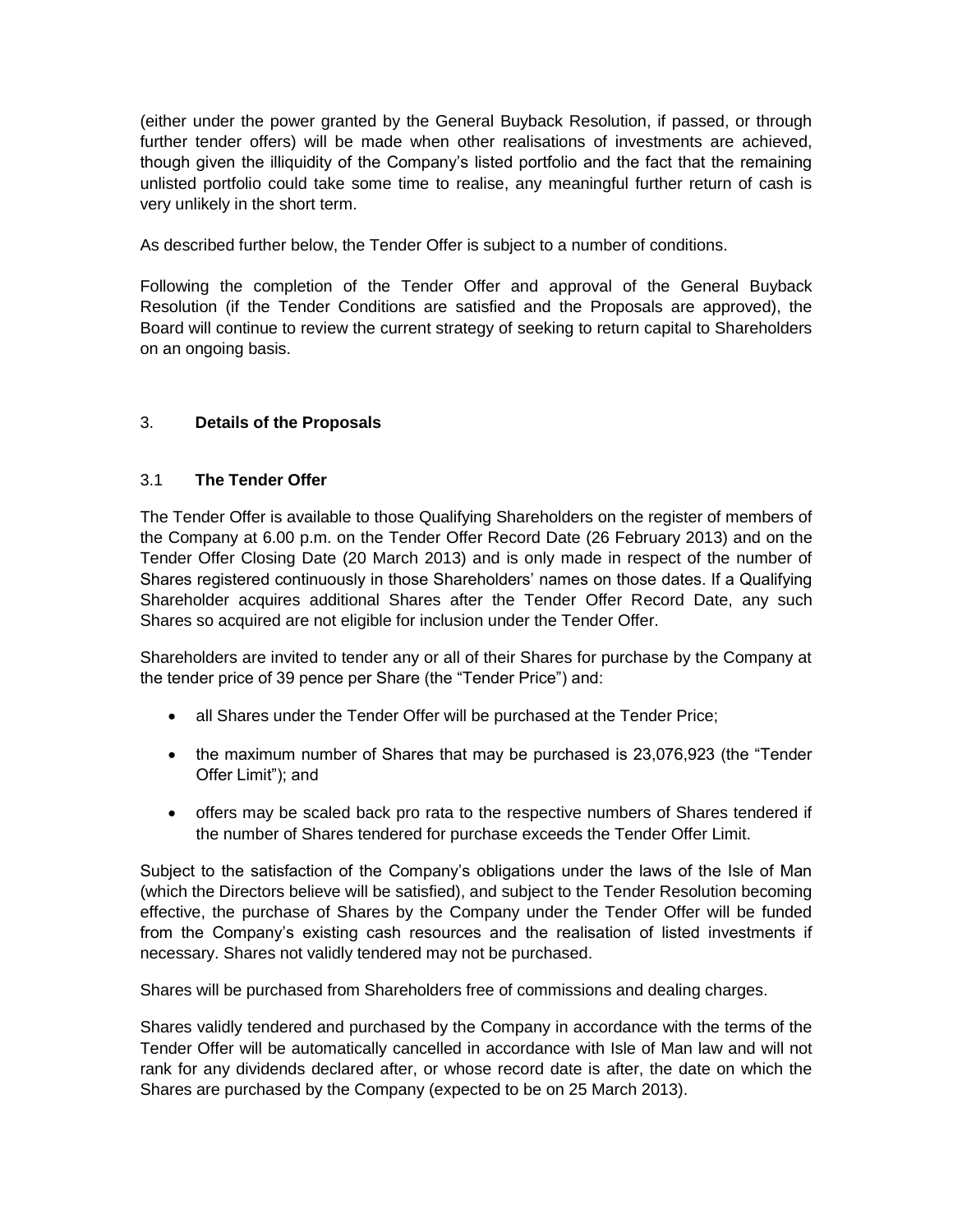In calculating the level of funds to be returned to Shareholders by way of the Tender Offer, the Board has taken account of available funding to the Company and its working capital requirements. The Company is solvent and the Tender Offer is not expected to have any effect on the Company's ability to discharge its liabilities to creditors. The Board estimates that the aggregate costs and expenses of the Company relating to the Tender Offer will not exceed £40,000 (excluding VAT). The Company's ongoing annual costs (other than transactional expenses associated with acquisitions and disposals of investments) are currently estimated by your Board to be no more than approximately £1,001,600; these are not anticipated to increase to any material extent in the future.

The terms and conditions of the Tender Offer are set out in Part 2 of the circular. Shareholders do not have to tender any Shares if they do not wish to do so. The Tender Offer is in any case conditional upon the satisfaction of certain conditions set out in paragraph 5 of Part 1 of the circular.

# 3.2 **The Share Buyback Facility**

Pursuant to the General Buyback Resolution, the Board would like to have the facility over the period leading up to the Company's 2014 annual general meeting to opportunistically purchase Shares in the market for cancellation, subject to a minimum price of the nominal value per Share and a maximum price per Share of 5% above the average of the middle market quotations taken from the Official List of the London Stock Exchange for the five business days before the purchase is made. Such purchases would be undertaken with the aim of increasing the net asset value per Share for the remaining Shareholders. Shareholders should note that, subject as aforesaid, market purchases of Shares authorised by the General Buyback Resolution shall be executed as the Directors in their discretion see fit (including the discretion to utilise only part of the share buyback facility). The authority granted by the General Buyback Resolution shall expire on the Company's 2014 annual general meeting, unless renewed, varied or revoked prior to that time. The Board will consider carefully the available funding to the Company and its working capital requirements before proceeding with any additional market purchase of Shares.

## 4. **Overseas Shareholders**

The Tender Offer is not available to Shareholders with a registered address in the United States, Canada, Australia, New Zealand, the Republic of South Africa or Japan or any other Restricted Jurisdiction unless it is lawful for them to participate in the relevant Restricted Jurisdiction without imposing any obligation on the Company to make a filing with any securities agency or similar body. Overseas Shareholders should note that they should satisfy themselves that they have fully observed any applicable legal requirements under the laws of their relevant jurisdiction if they tender Shares in the Tender Offer. The attention of Shareholders who are not resident in the United Kingdom is drawn to the section headed "Overseas Shareholders" in Part 2 of the circular.

## 5. **Conditions and approvals required for the Proposals**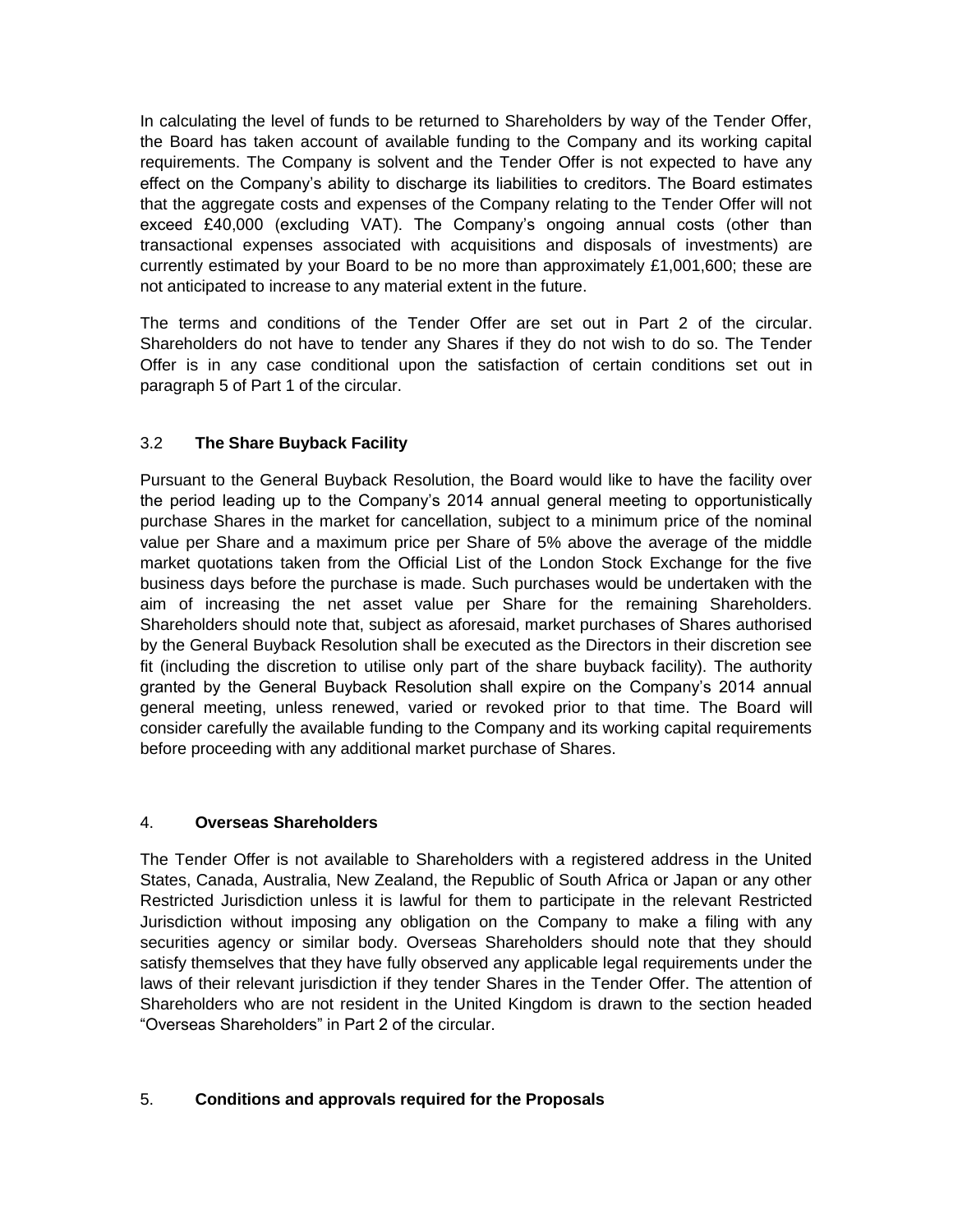The Tender Offer is conditional upon:

- the passing of a resolution to allow purchases by the Company of its own shares under the Tender Offer (the "**Tender Resolution**"); and
- the Tender Offer not being terminated pursuant to the Directors' right to do so if they conclude its implementation is no longer in the best interests of the Company and/or Shareholders as a whole or that the purchase of Shares by the Company would have adverse legal or fiscal consequences for the Company and/or Shareholders as a whole.

The Tender Offer is not conditional on the General Buyback Resolution. However, the Company will not be able to make further market purchases of Shares unless the General Buyback Resolution or another Shareholders' resolution permitting such purchases is approved by Shareholders, and unless the Company has distributable reserves.

An Annual General Meeting of the Company has been called for 10.00 a.m. on 22 March 2013, at which Shareholders will be asked to pass the Tender Resolution and the General Buyback Resolution, together with certain other resolutions in relation to ordinary business. The full text of all the resolutions, including the Tender Resolution and the General Buyback Resolution, are set out in the Notice of Annual General Meeting set out in Part 5 of the circular.

#### 6. **Actions required**

## *6.1 In relation to the Annual General Meeting*

The Form of Proxy will be enclosed with the circular for use at the Annual General Meeting. Whether or not you intend to attend the Annual General Meeting, Shareholders are requested to complete and return the Form of Proxy to Chamberlain Fund Services Limited, 3rd Floor, Exchange House, 54-62 Athol Street, Douglas, Isle of Man IM1 1JD, so as to be received as soon as possible and, in any event, not later than 10.00 a.m. on 20 March 2013. Completion of the Form of Proxy will not affect the right of a holder of Shares to attend and vote at the Annual General Meeting.

## *6.2 In relation to the Tender Offer*

Further details of the procedure for tendering and settlement are set out in Part 2 of the circular and for certificated Shareholders in the accompanying Tender Form.

## 7. **Recommendation**

The Directors are of the opinion that the Proposals are in the best interests of the Company and Shareholders. Accordingly, the Directors unanimously recommend that Shareholders vote in favour of the resolutions to be proposed at the Annual General Meeting.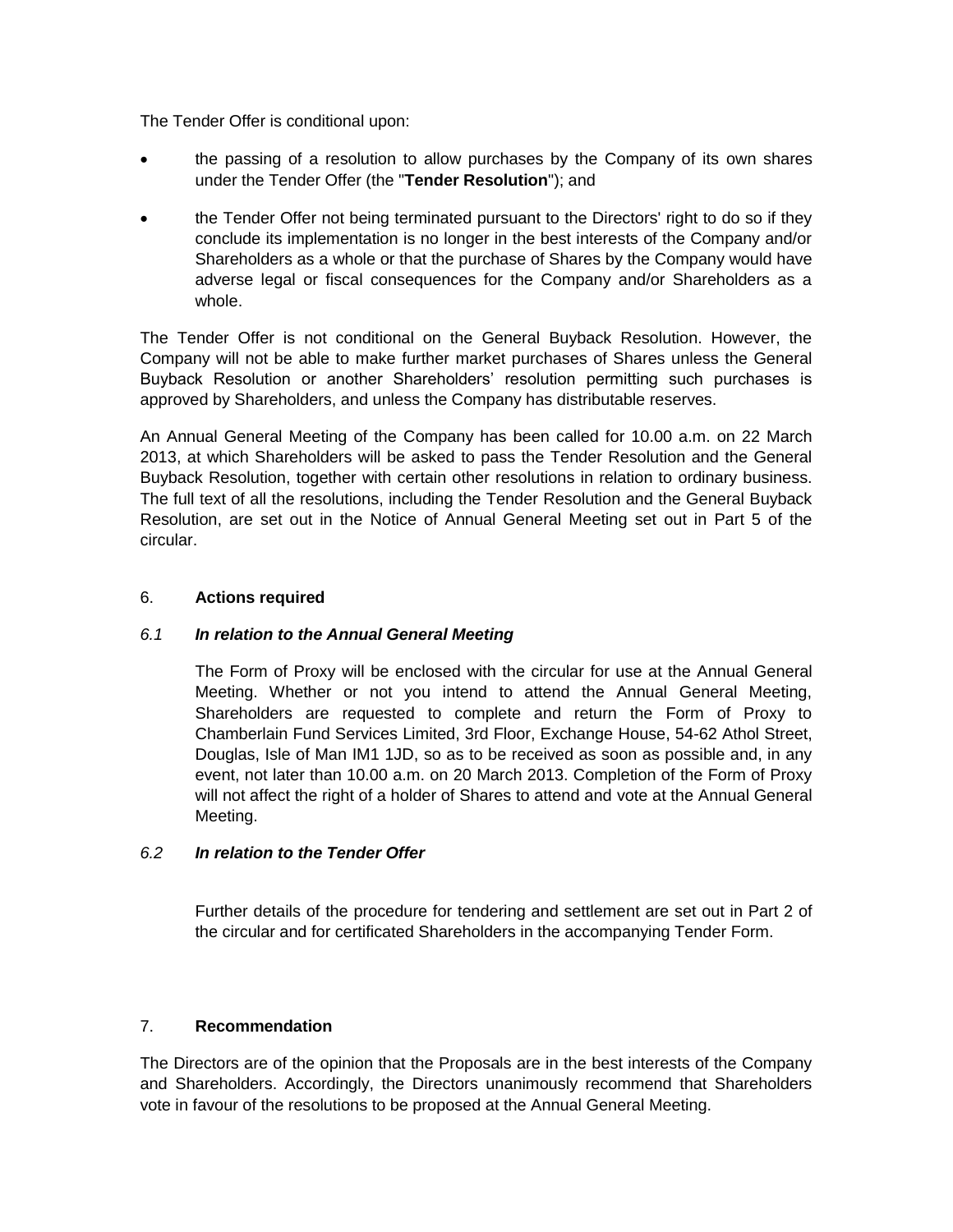**The Directors make no recommendation to Shareholders in relation to participation in the Tender Offer itself. Whether or not Shareholders decide to tender all or any of their Shares will depend, amongst other things, on their view of the Company's prospects and their own individual circumstances, including their tax position. Shareholders are recommended to consult their duly authorised independent advisers and make their own decision.**

#### 8. **Expected timetable of events**

| <b>Tender Offer Record Date</b>                                                                                                                   | 6 p.m. on 26 February 2013     |  |
|---------------------------------------------------------------------------------------------------------------------------------------------------|--------------------------------|--|
| Tender Offer opens                                                                                                                                | 28 February 2013               |  |
| Latest time and date for receipt of Forms of Proxy for the<br><b>Annual General Meeting</b>                                                       | 10.00 a.m. on 20 March<br>2013 |  |
| Latest time and date for receipt of Tender Forms and TTE<br>instructions in relation to the Tender Offer                                          | 1.00pm on 20 March 2013        |  |
| <b>Tender Offer Closing Date</b>                                                                                                                  | 20 March 2013                  |  |
| Annual General Meeting of the Company                                                                                                             | 10.00 a.m. on 22 March<br>2013 |  |
| Announcement of the of the results of the Annual General<br>Meeting and Tender Offer                                                              | By 6 p.m. on 22 March<br>2013  |  |
| Completion of the Tender Offer and purchase of Shares under<br>the Tender Offer                                                                   | 25 March 2013                  |  |
| Cheques issued/CREST accounts credited for Tender Offer<br>proceeds in respect of Shares sold under the Tender Offer                              | 3 April 2013                   |  |
| CREST accounts credited/share certificates issued for revised<br>holdings of Shares following the sale of Shares under the<br><b>Tender Offer</b> | 3 April 2013                   |  |

All times stated in this expected timetable of events and in the circular are London times, unless otherwise stated. If any of the above times and/or dates change, the revised times and/or dates will be notified to Shareholders by announcement through a Regulatory information Service.

#### **For further information please contact:**

Vikram Lall / Gaurav Burman